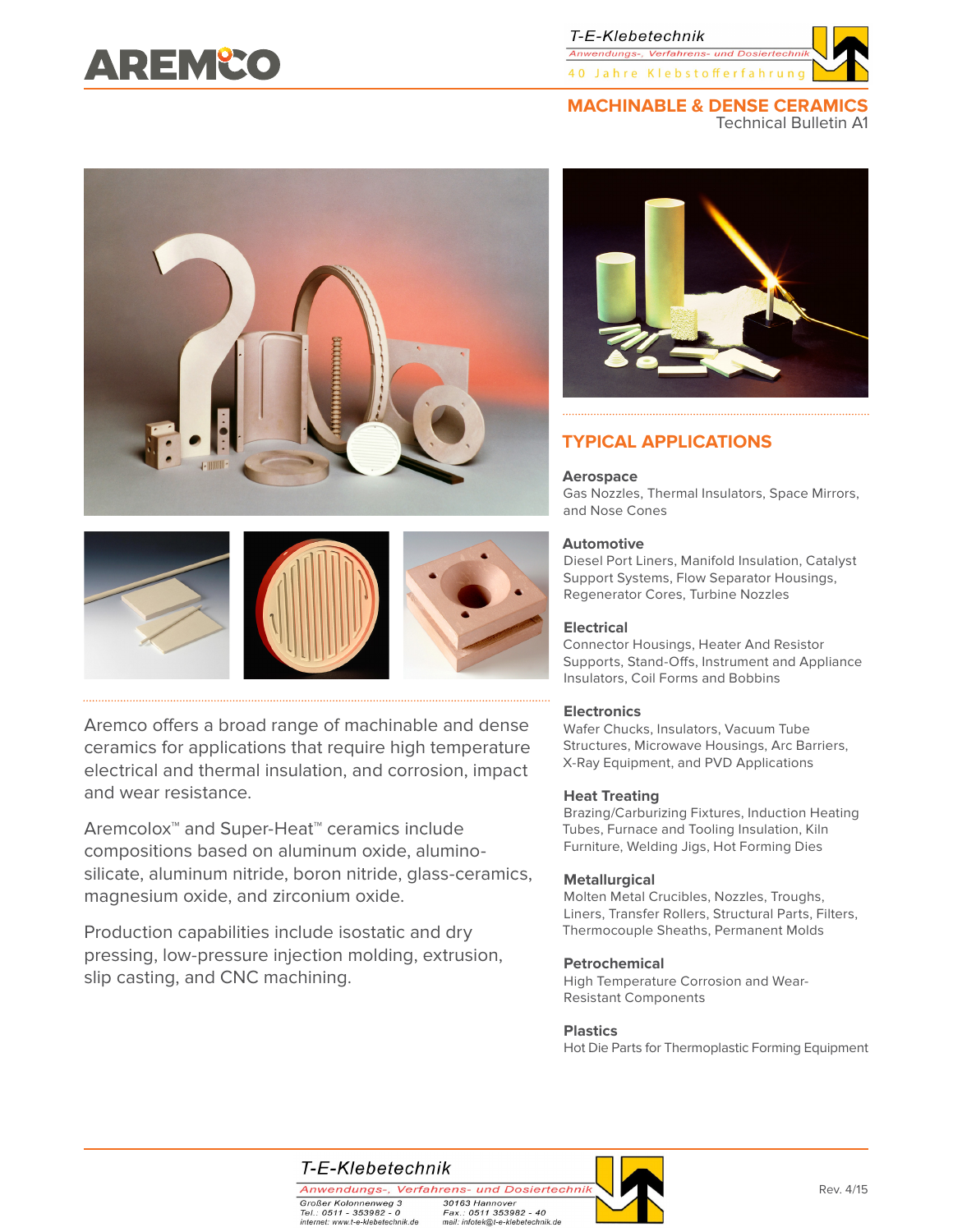

### **MACHINABLE GRADES**

#### **502-400 Glass-Ceramic**

Recommended for high dielectric strength and temperatures to 750 ºF (400 ºC). Used for high voltage insulators, coil forms, soldering fixtures, and arc barriers. Readily machined and no firing required. Plates are available from ⅛" to 1" thick; rods from ¼" to 1" diameter.

#### **502-600 Glass-Ceramic**

Recommended for high dielectric and mechanical strength requirements and temperatures to 1100 ºF (593 ºC). Used for high voltage insulators, lamp housings, thermal switches, and radiation parts. Readily machined and no firing required. Plates are available from ⅛" to 1" thick; rods from ¼" to 1" diameter.

#### **502-800 Macor Glass-Ceramic**

Recommended for temperatures to 1472 ºF (800 ºC) and peaks up to 1832 °F (1000 °C). Demonstrates low thermal conductivity, high strength, high electrical insulation, zero porosity, nonwetting, and coefficient of thermal expansion similar to most metals and sealing glasses. Machines to tight tolerances up to 0.0005", surface finish of less than 20µin, and polishes to a smoothness of 0.5µin. Used for ultra high vacuum, aerospace, nuclear, welding, fixturing, and medical applications. Readily machined and no firing required. Bars, disks, rods and plates are available from 1/<sub>16</sub>" thick up to 12" diameter.

#### **502-1100-UF Alumino-Silicate (Unfired)**

Machined easily to close tolerances and can be used as-is or fired to increase temperature resistance and improve mechanical strength. Used for prototyping and small production runs of electrical and thermal insulators and brazing and heat-treating fixtures. Standard plates from ¼" to 1" thick  $\times$  12"  $\times$  12"; rods from 1/4" to 4" diameter  $\times$  12"; bars from  $1'' \times 1''$  to  $4'' \times 4'' \times 12''$ .

#### **502-1400-BF Aluminum Oxide (Bisque-Fired)**

Bisque-Fired ceramic is machined easily to close tolerances and can be used as-is or fired to increase mechanical and thermal properties. Plates are available from  $\frac{1}{4}$ " to  $\frac{3}{4}$ " thick  $\times$  $6'' \times 6''$ ; rods from 1/4" to 3" diameter  $\times$  12" long. This ceramic offers excellent corrosion, abrasion, and electrical and thermal shock resistance. Used for producing guides, fixtures, nozzles, pump liners, shafts, valve seats, and more.

#### **502-1600-94 & 502-1600-99 Boron Nitride**

Hot-pressed 94% and 99% boron nitride provides high thermal conductivity, electrical insulation, and low coefficient of thermal expansion. Grades are non-reactive with molten salts, aluminum and other metals. Easily machined and available in plates from  $\frac{1}{4}$ " to 1" thick by 5"  $\times$  5", rods from  $\frac{1}{4}$ " to 3" diameter by 12" long, and bars from  $\frac{1}{4}$ " ×  $\frac{1}{4}$ " to 2" × 2" by 12" long.

#### **502-1800 Boron Nitride Aluminum Nitride**

Hot-pressed boron nitride – aluminum nitride composite that demonstrates high thermal conductivity, dielectric strength, and abrasion resistance. Readily machined and available in rods from ¼" to 1" diameter × 12" long and plates from ¼" to 1" thick by  $5'' \times 5''$ .

## **FULL-FIRED DENSE GRADES**

#### **502-676 Magnesium Oxide**

This is a high density, fine grain, high purity (99.38%) magnesium oxide fabricated into thin-walled crucibles from 1" to 6" diameter and 1" to 10" high for applications to 4000 ºF (2200 ºC). Used for processing beta-alumina, metal alloys, piezoelectrics, and superconductors.

#### **502-1100-FF Alumino-Silicate (Full-Fired)**

Offers higher temperature resistance and improved mechanical strength over 502-1100-UF. Used for prototyping and small production runs of electrical and thermal insulators and brazing and heat-treating fixtures. Recommended for producing insulators, standoffs, feed-thrus, furnace carriers, and brazing fixtures.

#### **502-1400-FF Aluminum Oxide (Full-Fired)**

Full-fired, dense aluminum oxide offers excellent corrosion, abrasion, and electrical and thermal shock resistance. Used for producing guides, fixtures, nozzles, pump liners, shafts, valve seats, and more.

#### **502-1900-ZTA Zirconia Toughened Alumina**

This grade is made up of > 80% alumina and the balance yttria stabilized zirconia (Y-TZP). Provides some of the advantages of pure Y-TZP at a reduced price. The addition of zirconia increases greatly the fracture toughness, mechanical strength and impact resistance of the alumina. Used for pump components, bushings, bearings, and cutting tool inserts.

#### **502-1900-MTTZ Magnesia Partially Stabilized Zirconia**

This grade offers the highest level of fracture toughness of all the zirconia materials. Features include excellent fracture, corrosion, thermal shock, and wear resistance. Used for pump parts, valve components, bearings, and wear linings.

#### **502-1900-YTZP Yttria Stabilized Zirconia**

This grade offers the highest flexural strength of all the zirconia materials. The fine grain size lends itself to be used in cutting tools where a very sharp edge can be achieved and maintained due to its high wear resistance. Also provides excellent mechanical strength, corrosion and thermal shock resistance, impact toughness, and very low thermal conductivity. Used for structural components, wear parts, fiber optic ferrules and sleeves, oxygen sensors, and solid oxide fuel cells.

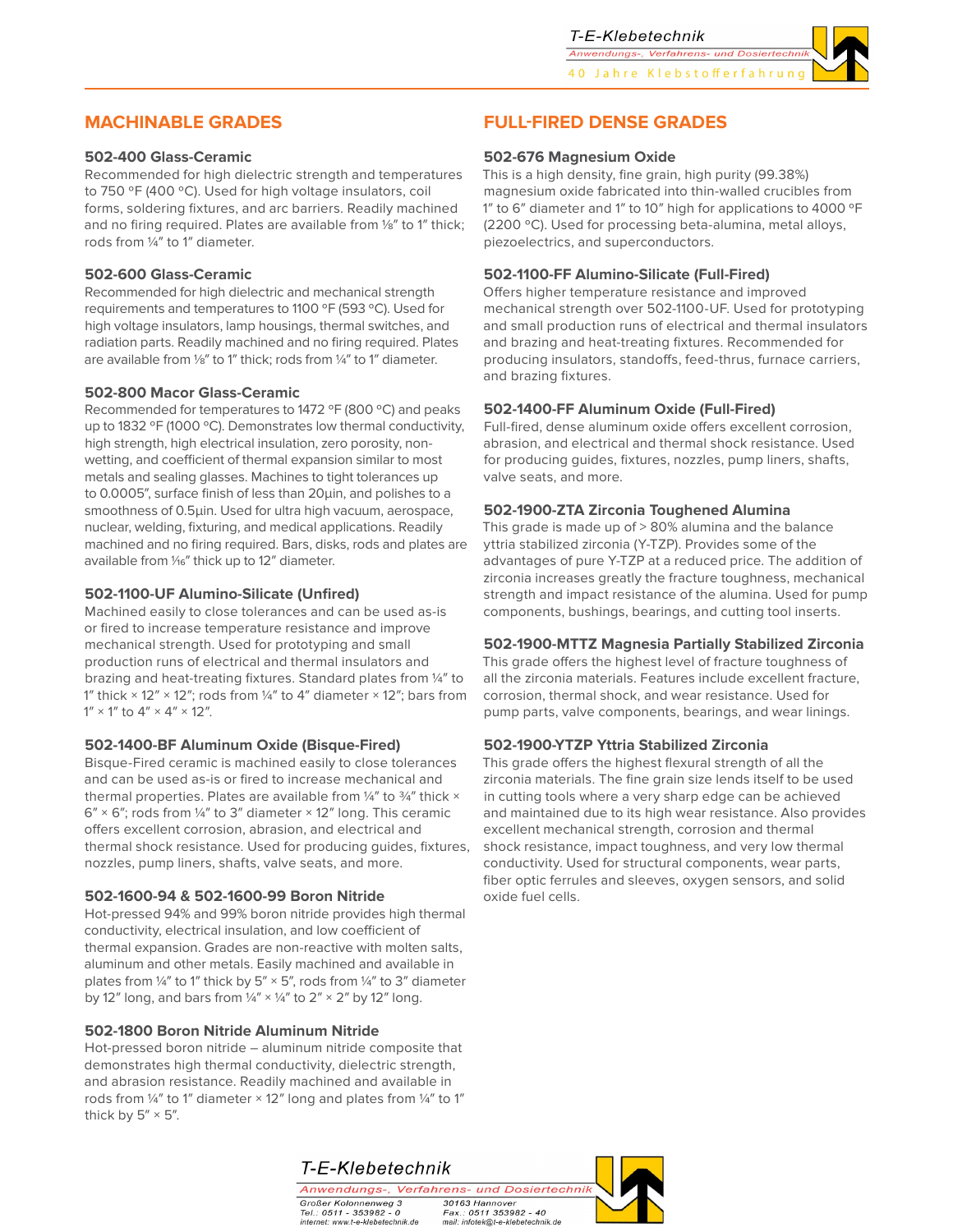

# **AREMCOLOX™ 502 SERIES CERAMICS—PRODUCT SPECIFICATIONS**

|                                                                                |           |                      |                               |                                 |                     | 502-1100                  |                             | 502-1400                      |                                 | 502-16001                       |                                   |                                                           |                                                       |                                        |
|--------------------------------------------------------------------------------|-----------|----------------------|-------------------------------|---------------------------------|---------------------|---------------------------|-----------------------------|-------------------------------|---------------------------------|---------------------------------|-----------------------------------|-----------------------------------------------------------|-------------------------------------------------------|----------------------------------------|
| <b>Product Number</b>                                                          | 502-400   | 502-600              | 502-800                       | 502-676                         | <b>Unfired (UF)</b> | <b>Full-Fired</b><br>(FF) | <b>Bisque-Fired</b><br>(BF) | Full-Fired<br>(FF)            | 94%                             | 99%                             | 502-1800                          |                                                           | 502-1900-ZTA 502-1900-MTTZ 502-1900-YTZF              |                                        |
| Composition                                                                    |           | <b>Glass Ceramic</b> | <b>Macor Glass</b><br>Ceramic | Magnesium<br>Oxide <sup>1</sup> |                     | Alumino-Silicate          |                             | Aluminum Oxide <sup>1,2</sup> |                                 | Boron Nitride <sup>3</sup>      | ALN-BN<br>Composite               | Zirconia-<br>Toughened<br>$\text{Al}_2\text{O}_3$ (Y-TZP) | <b>MgO Partially</b><br>Stabilized<br>(3.5%) Zirconia | Yttria<br>Stabilized<br>(12%) Zirconia |
| <b>Max Operating</b><br>Temperature, ${}^{\circ}$ F ( ${}^{\circ}$ C)          | 750 (400) | 1100 (593)           | 1472 (800)                    | 3270 (1800)                     | 1000 (537)          | 2100 (1150)               | 2600 (1427)                 | 3000 (1649)                   | 2100 (1150)                     | 5430 (3000)                     | 2200 (1200) Vac<br>1200 (700) Air | 2190 (1200)                                               | 2190 (1200)                                           | 3270 (1800)                            |
| Density, g/cc                                                                  | 3.0       | 2.8                  | 2.52                          | 3.45                            | 2.4                 | 2.3                       | 3.0                         | 3.9                           | 1.9                             | 1.7                             | 2.43                              | 4.3                                                       | 5.85                                                  | 5.85                                   |
| Porosity, %                                                                    | $\circ$   | $\circ$              | $\circ$                       | 4.5                             | 2.6                 | 2.3                       | 25                          | $\circ$                       | 11                              | 22                              | 9                                 | 0                                                         | $\circ$                                               | $\circ$                                |
| <b>Thermal Conductivity,</b><br>$BTU-in/hr-ft2-°F (W/m-K)$                     | 6(.9)     | 4(.6)                | 10.16 (1.46)                  | 15(2.2)                         | 11(1.6)             | 9(1.3)                    | 30(4.3)                     | 220 (31.7)                    | 382 (55)                        | 153 (22)                        | 278 (40)                          | 186 (27)                                                  | 15(2.2)                                               | 15(2.2)                                |
| <b>Thermal Expansion,</b><br>in/in/ $\rm{°F}$ x 10 <sup>-6</sup> ( $\rm{°C}$ ) | 6.0(10.8) | 5.2(9.5)             | 7.0(12.6)                     | 7.7(13.9)                       | 2.5(4.5)            | 2.9(5.2)                  | 3.5(6.3)                    | 3.5(6.3)                      | 2.2(4.0)                        | 0.2(0.3)                        | 3.1(5.6)                          | 4.6(8.3)                                                  | 5.6(10.1)                                             | 5.8(10.5)                              |
| Compressive Strength, psi                                                      | 45,000    | 32,000               | 50,000                        | 120,000                         | 12,000              | 25,000                    | 9,000                       | 340,000                       | 10,000                          | 4,800                           | $\overline{\phantom{0}}$          | 421,000                                                   | 254,000                                               | 363,000                                |
| Flexural Strength, psi                                                         | 13,000    | 14,000               | 13,600                        | 35,000                          | 4,500               | 10,000                    | 4,000                       | 46,000                        | 7,500                           | 2,800                           | 18,200                            | 65,000                                                    | 60,000                                                | 30,000                                 |
| Hardness, Moh's Scale                                                          | 5.5       | 5                    | $\overline{\phantom{0}}$      | 5.5                             | $1 - 2$             | 6                         | $1 - 2$                     | 9                             | $\hspace{0.1mm}-\hspace{0.1mm}$ | $\hspace{0.1mm}-\hspace{0.1mm}$ | $\hspace{0.1mm}-\hspace{0.1mm}$   | 16                                                        | 8                                                     | 8                                      |
| <b>Dielectric Strenath.</b><br>volts/mil (AC)                                  | 730       | 380                  | 785                           | 150                             | 80                  | 100                       | 80                          | 225                           | 1,340                           | 865                             | 1,090                             | 228                                                       | 240                                                   | 228                                    |
| <b>Dielectric Loss at 1 MHz</b>                                                | 0.009     | 0.012                | $^{\prime\prime}$ 0.005       | $\overline{\phantom{0}}$        | 0.06                | 0.053                     | 0.003                       | 0.0018                        | < 0.0002                        | < 0.0002                        | $\hspace{0.1mm}-\hspace{0.1mm}$   | 0.0005                                                    | 0.001                                                 | 0.001                                  |
| <b>Dielectric Constant at 1 MHz</b>                                            | 6.7       | 6.8                  | $^{\sim}6.0$                  | 9.6                             | 5.8                 | 5.3                       | 5.5                         | 9.3                           | 4.1                             | 3.8                             | 6.4                               | 10.6                                                      | 28                                                    | 29                                     |

#### **Reference Notes**

<sup>1</sup> Super-Heat™ 502-676 and Aremcolox™ 502-1400-FF slip cast crucibles are available in stock shapes up to 6" diameter and 10" high. Wall thickness is 0.2" maximum, typically 0.09" to 0.15". Tolerances on outside dimensions are  $\pm$  0.125" or ± 5%, whichever is less.



**(OR ROUND TRAY)**

Flanged lids are available for all stock shapes.

Super-Heat™ crucibles are not resistant to thermal shock. Creep occurs above 2200 ºF (1200 ºC), so crucibles should be supported using MgO sand to prevent sagging. The maximum recommended ramp rate is 200 °C per hour.

#### ² 502-1400-FF Alumina Fasteners

| <b>Size</b>        | <b>Destructive Torque</b><br>$(in-lbs)$ | <b>Tensile Strength</b><br>(psi) |
|--------------------|-----------------------------------------|----------------------------------|
| $4 - 40$           | 2.4                                     | 4.400                            |
| $6 - 32$           | 3.3                                     | 5,000                            |
| $8 - 32$           | 7.4                                     | 7.000                            |
| $10 - 32$          | 11.7                                    | 8,000                            |
| $\frac{1}{4} - 20$ | 14.6                                    | Not Available                    |

The destructive torque is the force at which the bolt head shears off upon tightening.

<sup>3</sup> Boron Nitride operates to a maximum of 850 °C in an oxidizing atmosphere and as high as 3000 ºC in a reducing atmosphere. BN 94% contains a calcium borate binder which has a melting point near 1150 ºC, the maximum use temperature in a vacuum/inert atmosphere. BN 99% binderless diffusion-bonded product is stable to 1600 °C in a 10<sup>-3</sup> vacuum. BN 99% may be stable up to 3000 ºC as long as it is in the presence of an inert gas whose vapor pressure exceeds the vapor pressure of BN at that temperature. BN 99% is stable in dry hydrogen only.

#### Boron Nitride Vapor Pressure

| Temp. (°C) | <b>Vacuum (Torr)</b>  |
|------------|-----------------------|
| 200        | $31 \times 10^{-25}$  |
| 500        | $3.1 \times 10^{-17}$ |
| 800        | $6.8 \times 10^{-12}$ |
| 1200       | $9.9 \times 10^{-7}$  |
| 1600       | $81 \times 10^{-3}$   |
| 2000       | 11.5                  |

**Send engineering drawings to Aremco for quotation on fabricated parts.**

# T-E-Klebetechnik

Anwendungs-, Verfahrens- und Dosiertechnik

**Großer Kolonnenweg 3** Tel.: 0511 - 353982 - 0 internet: www.t-e-klebetechnik.de

30163 Hannover  $Fax: 0511 353982 - 40$ mail: infotek@t-e-klebetechnik.de